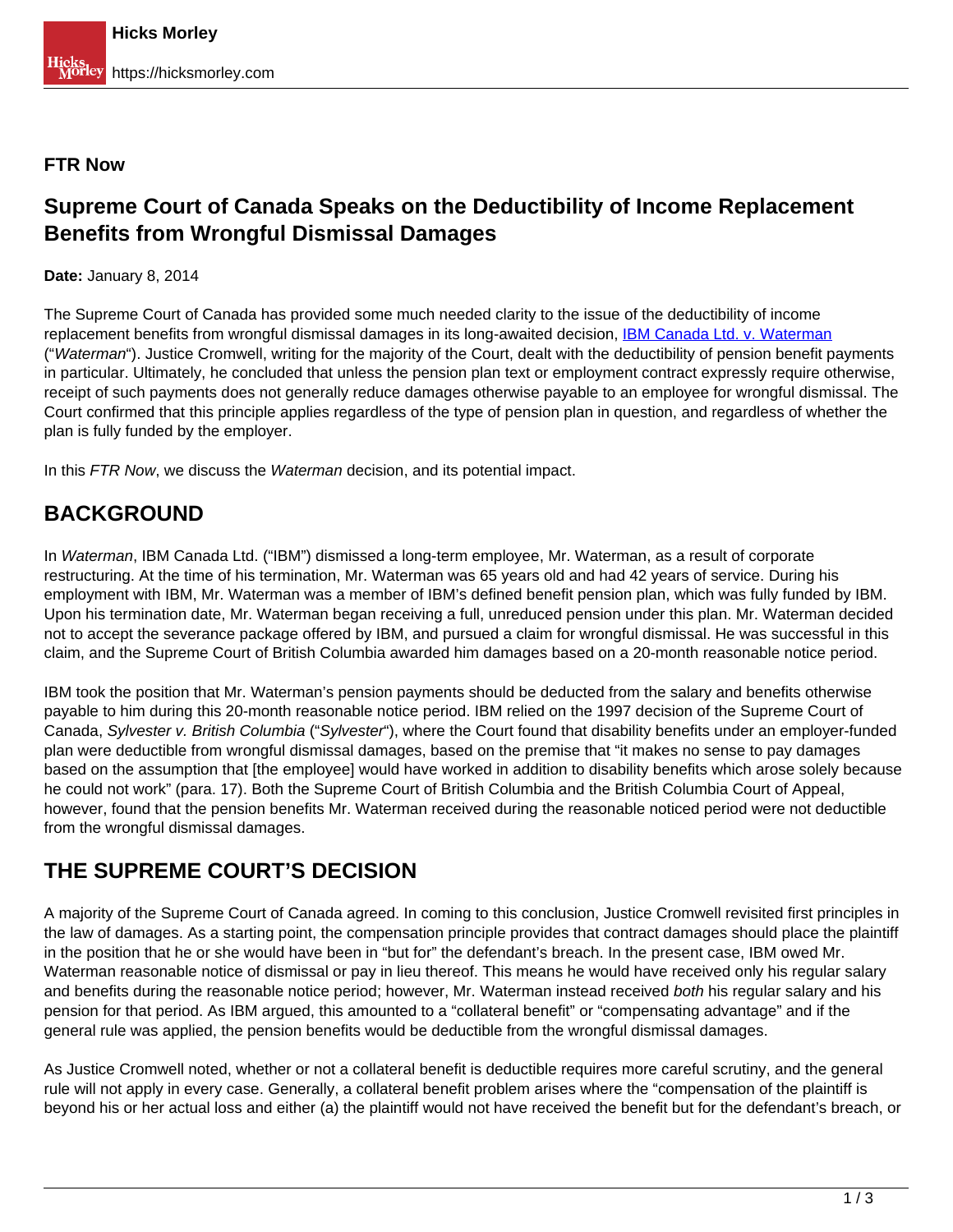(b) the benefit is intended to be an indemnity for the sort of loss resulting from the defendant's breach" (at para. 32). In these cases, the collateral benefit should be deductible. However, an important exception relates to private insurance or other analogous types of benefits, including pension payments. In determining whether the exception should apply to the collateral benefit in this case, Justice Cromwell reviewed the authorities, and provided the following general guidance with respect to the deductibility of a collateral benefit (at para. 76):

- a. There is no single marker to sort which benefits fall within the private insurance exception.
- b. One widely accepted factor relates to the nature and purpose of the benefit. The more closely the benefit is, in nature and purpose, an indemnity against the type of loss caused by the defendant's breach, the stronger the case for deduction. The converse is also true.
- c. Whether the plaintiff has contributed to the benefit remains a relevant consideration, although the basis for this is debatable.
- d. In general, a benefit will not be deducted if it is not an indemnity for the loss caused by the breach and the plaintiff has contributed in order to obtain entitlement to it.
- e. There is room in the analysis of the deduction issue for broader policy considerations such as the desirability of equal treatment of those in similar situations, the possibility of providing incentives for socially desirable conduct, and the need for clear rules that are easy to apply.

Justice Cromwell then applied these general principles to the facts of the case before the Court. First, he looked at the nature and purpose of the pension benefit in question, distinguishing this case from the disability benefits at issue in Sylvester. In Sylvester, non-contributory disability benefits received during the notice period were deducted from wrongful dismissal damages in part because the benefits were intended to be indemnity for lost wages while the employee was unable to work. In Waterman, however, the pension benefit in question was not an indemnity for wage loss, but rather a form of retirement savings to which an employee earns an absolute entitlement to over time. Justice Cromwell likened vested pension benefits to property, over which the plan member has specific and enforceable rights, rather than a form of indemnity against wage loss.

Second, Justice Cromwell found that the parties' intention disclosed that pension benefits should not be deducted from wrongful dismissal damages, again distinguishing this case from the disability benefits at issue in Sylvester. In Sylvester, not only was it impossible in all circumstances to receive salary and disability benefits at the same time, it was clear that the amount of disability benefits would be reduced by other income received by the employee. This was not the case with pension entitlements, which Justice Cromwell characterized as free-standing entitlements to which an employee earns entitlement over time that are not generally reduced by other income or benefits received by the employee.

Finally, Justice Cromwell considered broader policy considerations regarding the deductibility of pension benefits from wrongful dismissal damages. In Sylvester, the Court held that failure to deduct disability benefits in that case might discourage employers from funding wage replacement benefits. This concern did not arise in Waterman, given that pension benefits are not intended to be an indemnity for wage loss and that employees contribute to the cost of the pension benefits through their employment with the employer. Further, to allow deductibility of pension benefits in this case could provide an incentive for employers to dismiss pensionable employees rather than other non-pensionable employees, given that they could potentially deduct the amount of pension entitlement from any wrongful dismissal damages.

# **CONCLUSION**

The Waterman decision is consistent with prior cases that have found that a terminated employee is entitled to both pension benefits as well as wrongful dismissal damages during the reasonable notice period. Further, this decision confirms prior cases, including Sylvester, regarding the deductibility of other income replacement benefits from wrongful dismissal damages. Ultimately, the Court has made clear that, in both instances, the deductibility of any payments from wrongful dismissal damages will be a matter of contractual interpretation. This suggests the parties may be able to agree in the employment contract, or a pension plan could provide, that certain payments can be deducted from amounts owing to employees upon the termination of their employment.